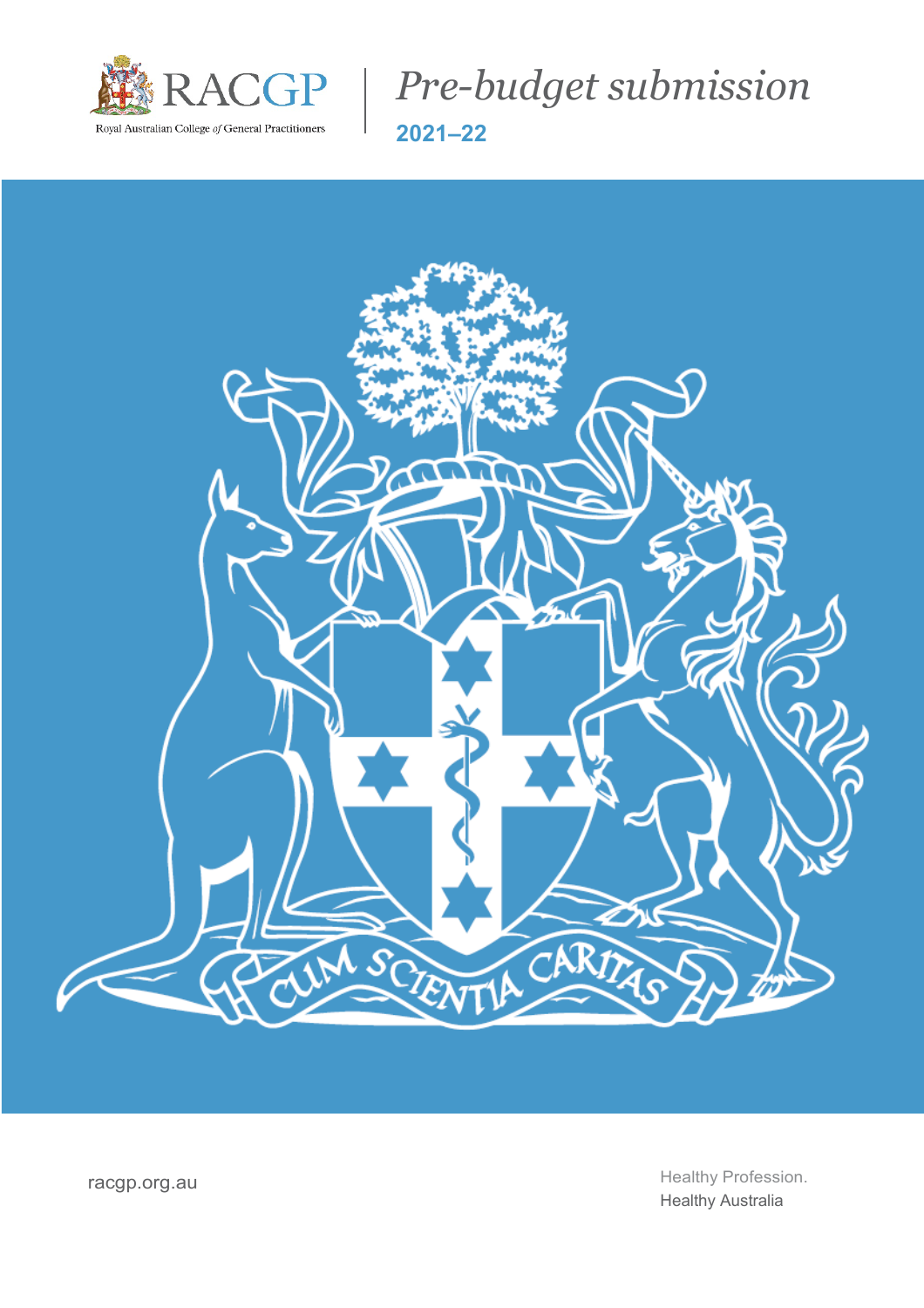#### **Pre-budget submission 2021–22**

#### **Disclaimer**

The information set out in this publication is current at the date of first publication and is intended for use as a guide of a general nature only and may or may not be relevant to particular patients or circumstances. Nor is this publication exhaustive of the subject matter. Persons implementing any recommendations contained in this publication must exercise their own independent skill or judgement or seek appropriate professional advice relevant to their own particular circumstances when so doing. Compliance with any recommendations cannot of itself guarantee discharge of the duty of care owed to patients and others coming into contact with the health professional and the premises from which the health professional operates.

Accordingly, The Royal Australian College of General Practitioners Ltd (RACGP) and its employees and agents shall have no liability (including without limitation liability by reason of negligence) to any users of the information contained in this publication for any loss or damage (consequential or otherwise), cost or expense incurred or arising by reason of any person using or relying on the information contained in this publication and whether caused by reason of any error, negligent act, omission or misrepresentation in the information.

This is a living document and printed copies may therefore not be the most accurate and up to date.

#### **Recommended citation**

The Royal Australian College of General Practitioners. Pre-budget submission 2021–22. East Melbourne, Vic: RACGP, 2021.

The Royal Australian College of General Practitioners Ltd 100 Wellington Parade East Melbourne, Victoria 3002

Tel 03 8699 0414 Fax 03 8699 0400 www.racgp.org.au

Published January 2021

© The Royal Australian College of General Practitioners 2021

*We acknowledge the Traditional Custodians of the lands and seas on which we work and live, and pay our respects to Elders, past, present and future.*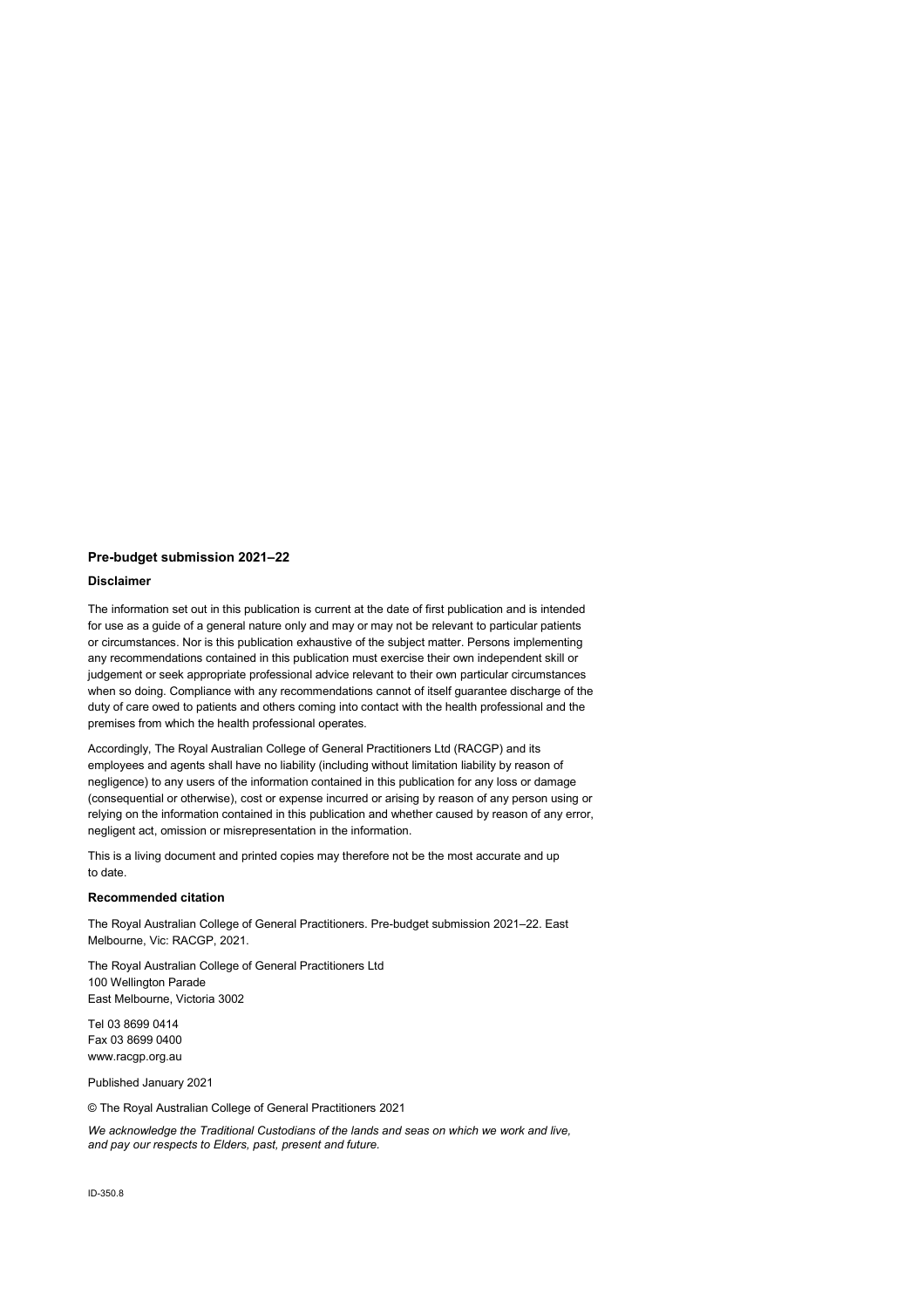# *Preface*

Throughout the unprecedented events of 2020, general practitioners (GPs) and their teams were there for their patients. We provided advice about respiratory illness related to smoke inhalation, what to do if our patients thought they might have COVID-19, and how to manage their usual healthcare needs while in quarantine or isolation. We managed mental health care presentations among increased rates of anxiety and other psychological issues caused or exacerbated by the pandemic, and kept up to date with the constantly evolving messaging and emergence of new evidence around COVID-19 and the ongoing effects of the virus.

General practice has long been the most underfunded sector of the healthcare system in Australia, despite overwhelming evidence of the health benefits and economic savings that could be achieved by investing in primary healthcare.1 If general practice does not receive a much-needed funding boost, recruitment to general practice training will continue to decline, and the future workforce will be jeopardised. Becoming a GP needs to be a sustainable and attractive career path for medical graduates. The number of eligible applications for the Australian General Practice Training (AGPT) Program has declined by 17% since 2015, while the number of Australian medical graduates has increased by 20% over the same period.<sup>2</sup>

Investment in the Medicare Benefits Schedule (MBS) is needed to ensure patient access to general practice services is not reduced and quality of care is not affected. Ensuring equitable access to healthcare in Australia requires adequate funding for general practice.

The federal government will this year work through reforms arising from the MBS Review, the Royal Commission into Aged Care Quality and Safety, and the Productivity Commission Inquiry into Mental Health. These reforms coincide with delivering the 10-year plan for primary healthcare and considering the future of Medicare-subsidised telehealth. Close collaboration with the medical profession is imperative for the government to achieve the best possible outcomes.

The outcomes of the current reform agenda will have long-term repercussions on the number of medical graduates who choose our specialty, and on engagement, retention and support for our GP workforce.

As the pandemic continues into 2021, presenting new complexities and challenges, the RACGP asks the federal government to work in partnership with us to support the continuation of the excellent care we provide.

This submission sets out practical steps to increase support for general practice immediately, and aligns with the spirit and intent of recommendations made by the aforementioned reform bodies: namely, to strengthen the stewardship role of general practice in the Australian healthcare system, and improve access to general practice care for all Australians.

The RACGP notes that negotiations around how voluntary patient enrolment (VPE) will proceed are ongoing and will form part of the 2021–22 federal budget. It is expected that the minimum \$448 million spend set aside in the 2019–20 federal budget will remain available to support the rollout of VPE in 2021.

Dr Karen Price **RACGP President**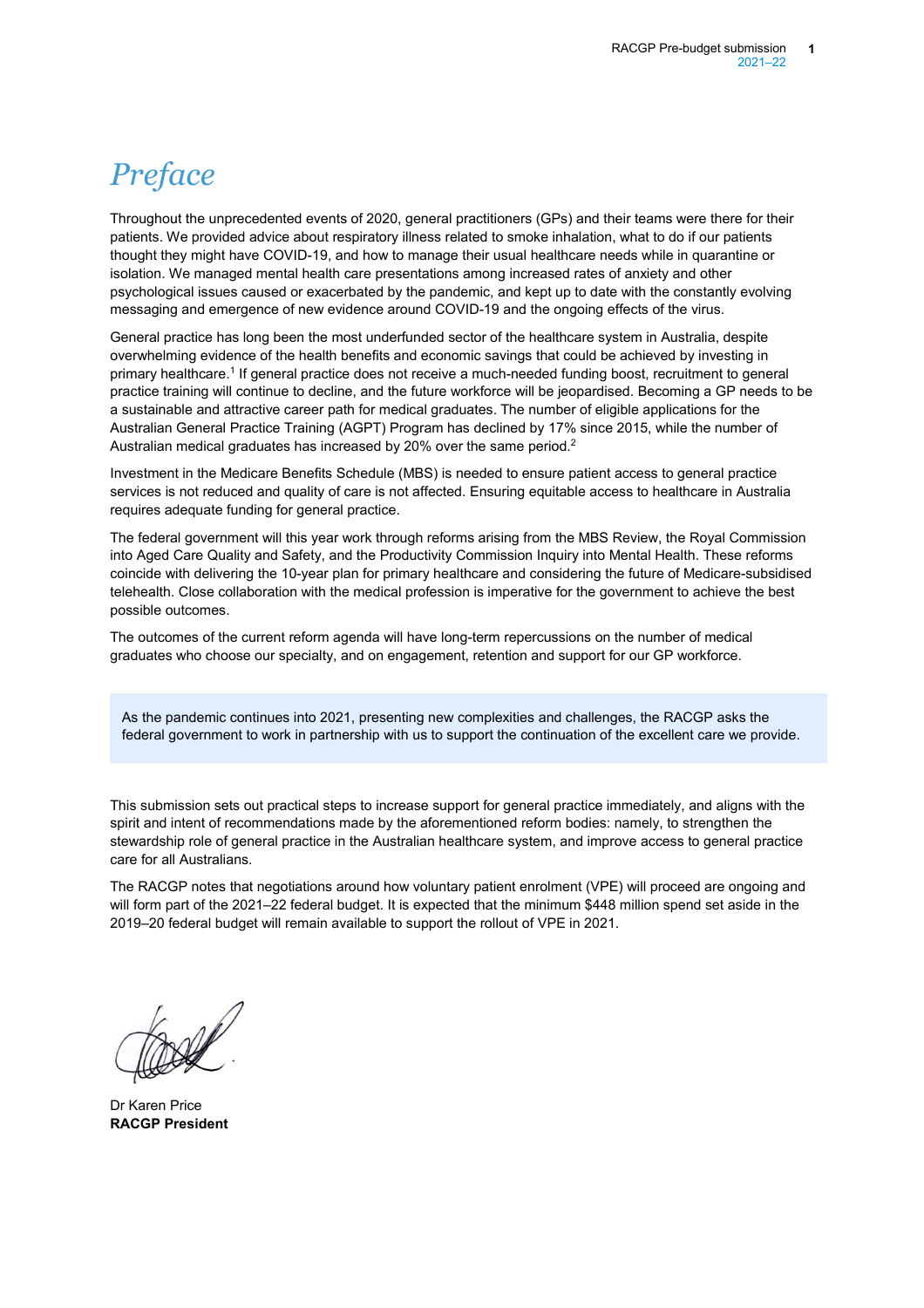# *Introduction*

The Royal Australian College of General Practitioners (RACGP) thanks the federal government for the opportunity to contribute to discussions regarding the 2021–22 federal budget.

## About the RACGP

The RACGP is Australia's largest general practice organisation, representing over 41,000 members working in or towards a career in general practice.

The RACGP is responsible for:

- defining the nature and scope of the discipline
- setting the standards, curriculum and training
- maintaining the standards for quality general practice
- supporting specialist GPs in their pursuit of excellence in patient and community service.

## Recommendations

The RACGP calls on the federal government to commit funds to support the following recommendations.

### **1. Improve MBS funding**

Improve patient access to general practice services through:

- increasing annual indexation of MBS rebates to support patient access to general practice care
- increasing the patient rebate for longer general practice consultations
- improving patient rebates to support mental health care, and coordination of mental and physical healthcare, by GPs.

#### **2. Support MBS-subsidised telehealth consultations**

Continue availability of adequately funded MBS-subsidised telephone and videoconferencing consultations for all Australians.

#### **3. Introduce new funding models for general practice**

Support the longer-term viability of general practice by introducing sustainable new models of funding patient access to general practice services, starting with the introduction of funding to support care coordination.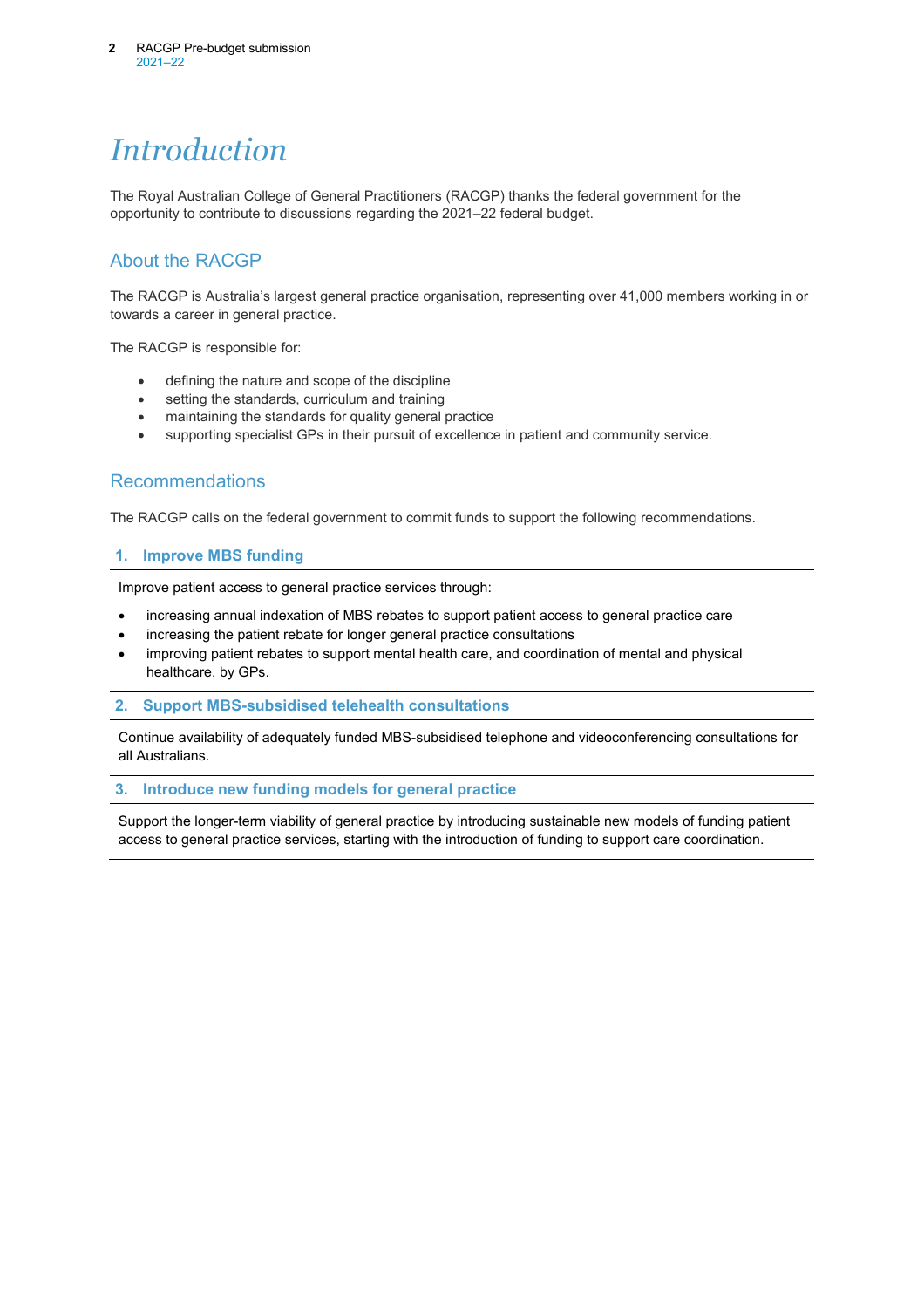# *Recommendation 1 – Improve MBS funding*

**The RACGP calls on the federal government to improve patient access to general practice services through:**

- **increasing annual indexation of MBS rebates to support patient access to general practice care**
- **increasing the patient rebate for longer general practice consultations**
- **improving patient rebates to support mental health care, and coordination of mental and physical healthcare, by GPs.**

## The issues

The year 2020 was one like no other. It saw GPs and general practice staff across the nation hold the frontline in the fight against the COVID-19 pandemic and the 2019–20 summer bushfires.

GPs continue to work tirelessly to safeguard the health of Australians, but they report increasing pressure, after years of inadequate MBS support. If patient rebates do not significantly increase, patient access may be negatively affected by rising out-of-pocket costs.

Despite the vast majority of patient care being provided in the highly efficient primary care sector, year after year most government expenditure on health is dedicated to the hospital system. The percentage of total government health expenditure on hospitals continues to increase each year, while the percentage spent on primary care has gradually declined.3

Expenditure per person on general practice was \$391 in 2018–19, a decrease in real terms from \$395 per person in 2017–18. <sup>4</sup> Total government (state/territory and federal) expenditure on general practice services is around 7.4% of health expenditure.4

As the effects of the COVID-19 pandemic continue to be felt by the Australian population over the short and long term, it is vital that patients are adequately supported to spend time with their GP, to discuss their healthcare needs for chronic conditions and multimorbidities, their mental health needs and preventive healthcare.

Patient out-of-pocket contributions to access health services continue to increase each year. The average patient out-of-pocket cost to see a GP is now higher than the Medicare rebate for the most commonly used general practice item (standard GP consultation less than 20 minutes – item 23).

To support patient access to affordable general practice care, the federal government must increase investment in MBS patient rebates. This support is needed now more than ever, to help GPs manage the ongoing physical and mental health impacts of the pandemic, and future natural disasters caused by climate change.

## Actions required

Investing in primary care is a highly effective way of improving the health of the population, as it targets preventive healthcare to keep people healthy and out of the more costly hospital system.5 The RACGP recommends the following target areas for government investment.

### **Increasing annual indexation of MBS rebates to support patient access to general practice care**

The RACGP proposes to increase annual indexation from 1.5% to 1.99%.

Indexation at a rate of 1.99% per annum for MBS items used in general practice would require an investment of \$46.4 million in the first year (Table 1).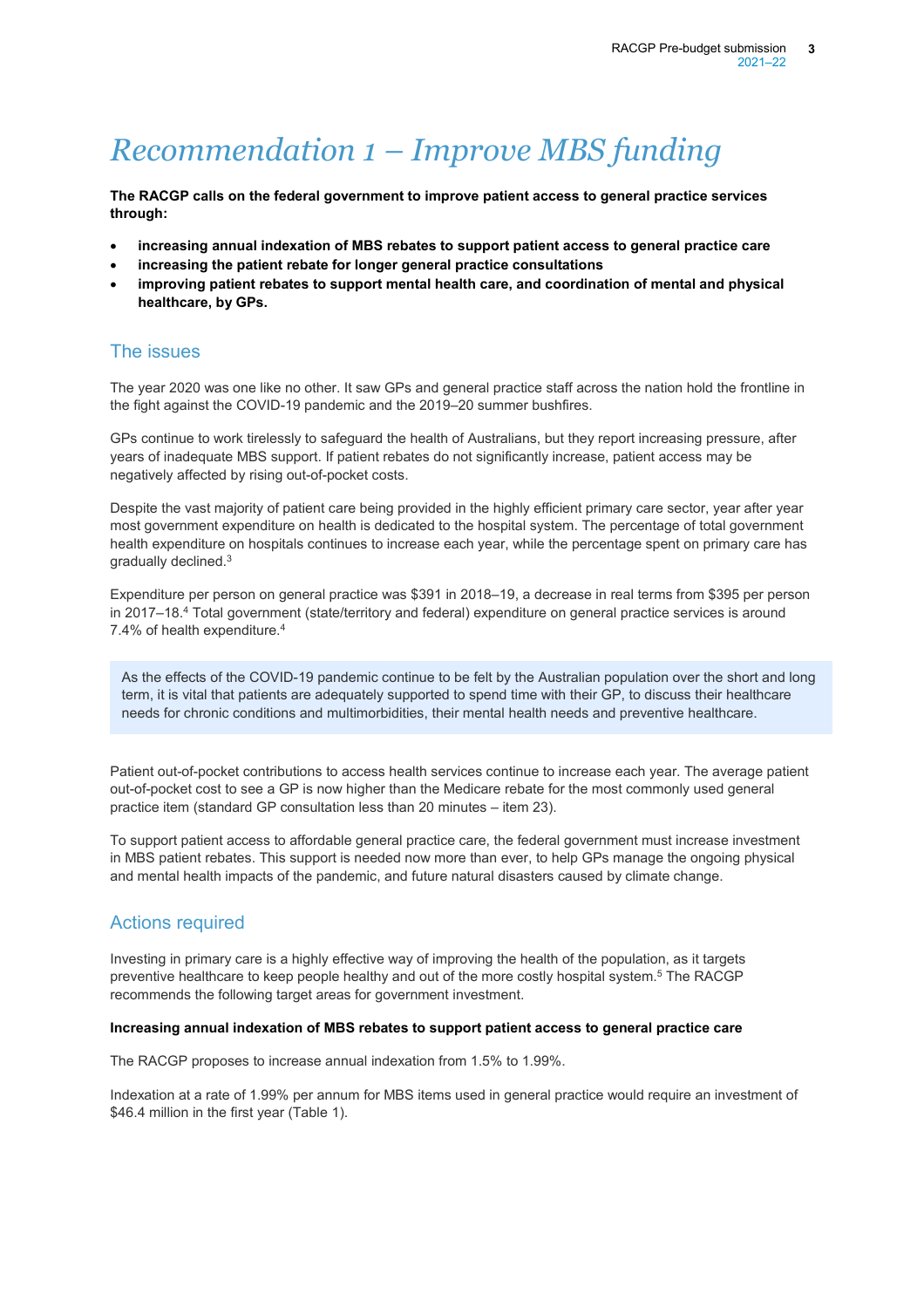| Table 1. The cost of increasing indexation of MBS rebates to 1.99% |                               |                                  |  |
|--------------------------------------------------------------------|-------------------------------|----------------------------------|--|
| <b>Measure</b>                                                     | Additional cost, year 1 (\$m) | Additional cost, years 1–4 (\$m) |  |
| Indexation at 1.99%                                                | \$46.4                        | \$523.7                          |  |

#### **Increasing patient rebates for longer general practice consultations**

The MBS Review Taskforce recommended that the Minister for Health '[u]ndertake additional research regarding the appropriateness of the current length, content and minimum quality metrics for GP MBS consultation items (Level A–D)'. 6

The RACGP notes there are considerable issues with the current time-tiered MBS rebates in general practice. Due to poor weighting of rebate values and overly long time intervals, the patient's rebate reduces dramatically per minute if they need to spend more time with their GP. This creates significant disadvantages for patients with chronic and complex health needs. The RACGP expects that the review will address some of these disadvantages, and strongly encourages the Minister for Health to support this work in the federal budget.

However, swift action is required to better support patients to spend time with their GP now. The RACGP proposes that longer consultation items (Level C and Level D) be increased by 18.5% (Table 2). [\\*](#page-5-0)

#### **Table 2. The cost of increasing patient rebates for longer consultations**

| <b>Measure</b>                       | Additional cost, year 1 (\$m) | Additional cost, years 1–4 (\$m) |
|--------------------------------------|-------------------------------|----------------------------------|
| Level C $+18.5\%$                    | \$334.7                       | \$1522.7                         |
| Level D $+18.5%$                     | \$48.1                        | \$222.5                          |
| Level C +18.5% + indexation at 1.99% | \$382.6                       | \$2065.7                         |
| Level D +18.5% + indexation at 1.99% | \$94.7                        | \$749.0                          |

The MBS Review Taskforce also recommended the Minister for Health '[i]ntroduce a new Level E consultation item for consultations of 60 minutes or more by a GP'. 6

An adequately funded Level E consultation item would support the provision of care for people with chronic and complex conditions, allowing patients time to discuss their care needs and further develop trusted relationships. This allows patients and GPs to work in partnership and fosters patient-centred care.

The RACGP recommends the rebate value for a Level E attendance be at least \$192.49. [†](#page-5-1)

The costs as a result of introducing a Level E consultation (Table 3) will be partly offset by a corresponding decrease in billings for Level D consultations.[‡](#page-5-2)

| Table 3. The cost of introducing a Level E consultation item |                               |                                  |  |  |
|--------------------------------------------------------------|-------------------------------|----------------------------------|--|--|
| <b>Measure</b>                                               | Additional cost, year 1 (\$m) | Additional cost, years 1–4 (\$m) |  |  |
| Level E                                                      | \$65.7                        | \$274.8                          |  |  |

<span id="page-5-0"></span>\* Refer to calculations in Appendix 1, *[RACGP recommendations on professional attendances items used in general practice](http://www.racgp.org.au/download/Documents/Reports/Report-RACGP-recommendations-on-Professional-Attendances-items-used-in-general-practice.PDF)*. Note: This loading value is applied wherever a new item number is recommended in this submission.

<span id="page-5-1"></span>† Calculation: Level D (\$110.50) + equivalent increase from Level C to Level D (47%) + 18.5% loading.

<span id="page-5-2"></span>‡ Services have been estimated at 20% of current Level D services, and increasing at a rate of 3% each year, based on the 10 year average increase in out-of-hospital non-referred GP/vocationally registered services.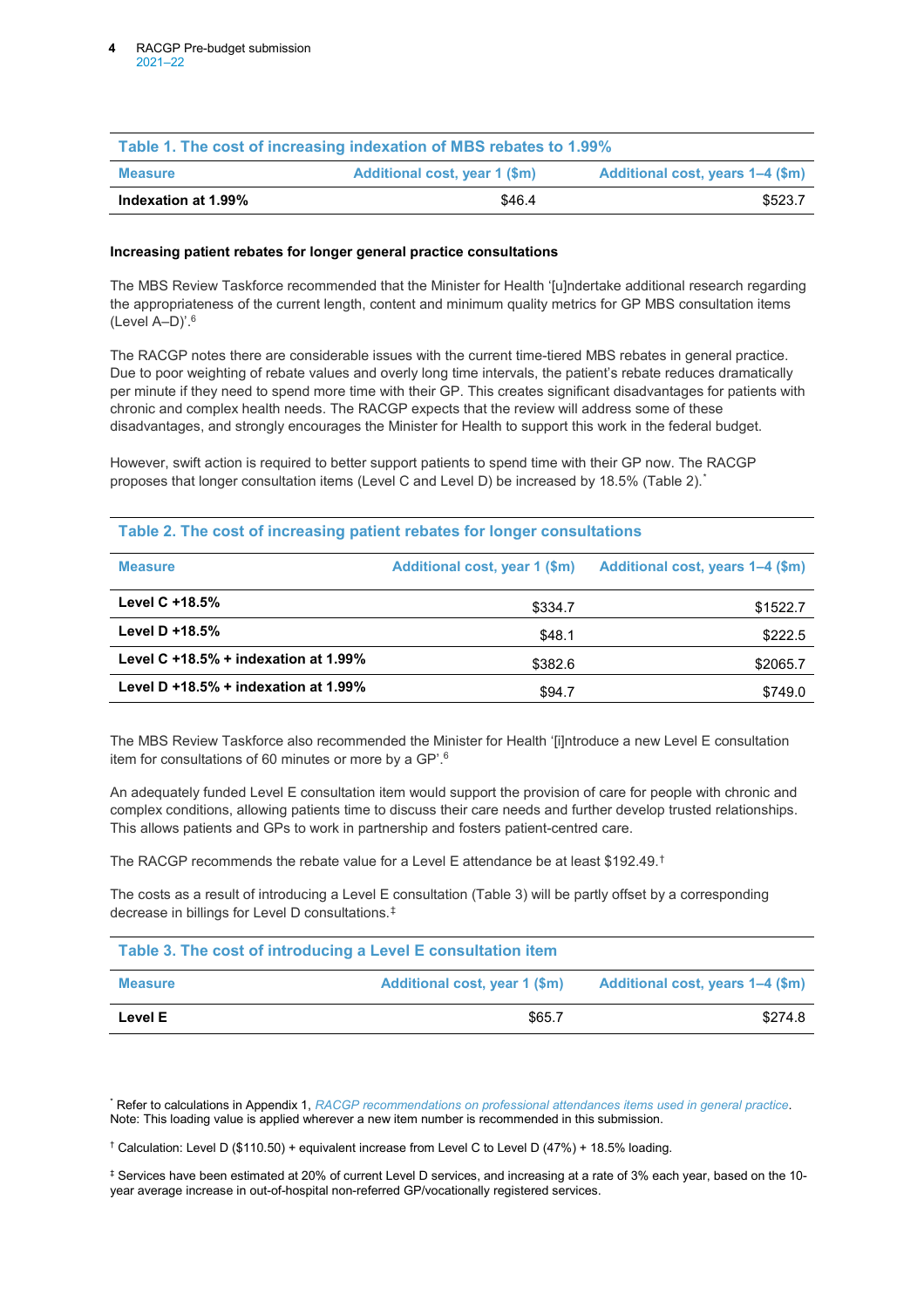#### **Improving patient rebates to support mental health care, and coordination of mental and physical healthcare, by GPs**

The Productivity Commission recommended in its final report from the Mental Health Inquiry that governments should '[i]mprove outcomes for people with comorbidities' and '[a]gree to an explicit target to reduce the gap in life expectancy between people with severe mental illness and the general population, and develop a clear implementation plan with annual reporting against the agreed target'. ${}^{\prime}$ 

The RACGP notes that GPs, as generalists and the first point of contact for patients seeking care, are best suited to provide ongoing care coordination for patients with mental and physical healthcare needs. However, the MBS needs to be modernised to support this care.

As a first step, patient rebates for mental health care and physical healthcare should be aligned (Table 4). For example, unlike general consultation items, there is currently no unrestricted item for patients to spend more than 40 minutes with their GP discussing their mental health.

The cost of implementing this measure will be offset by a reduction in billing for the corresponding professional attendance item.

| Table 4. Proposed mental health MBS item numbers |                              |
|--------------------------------------------------|------------------------------|
| <b>General consultation</b>                      | <b>Proposed rebate value</b> |
| Level D mental health item number 40–60 minutes  | \$130.94                     |
| Level E mental health item number >60 minutes    | \$192.49                     |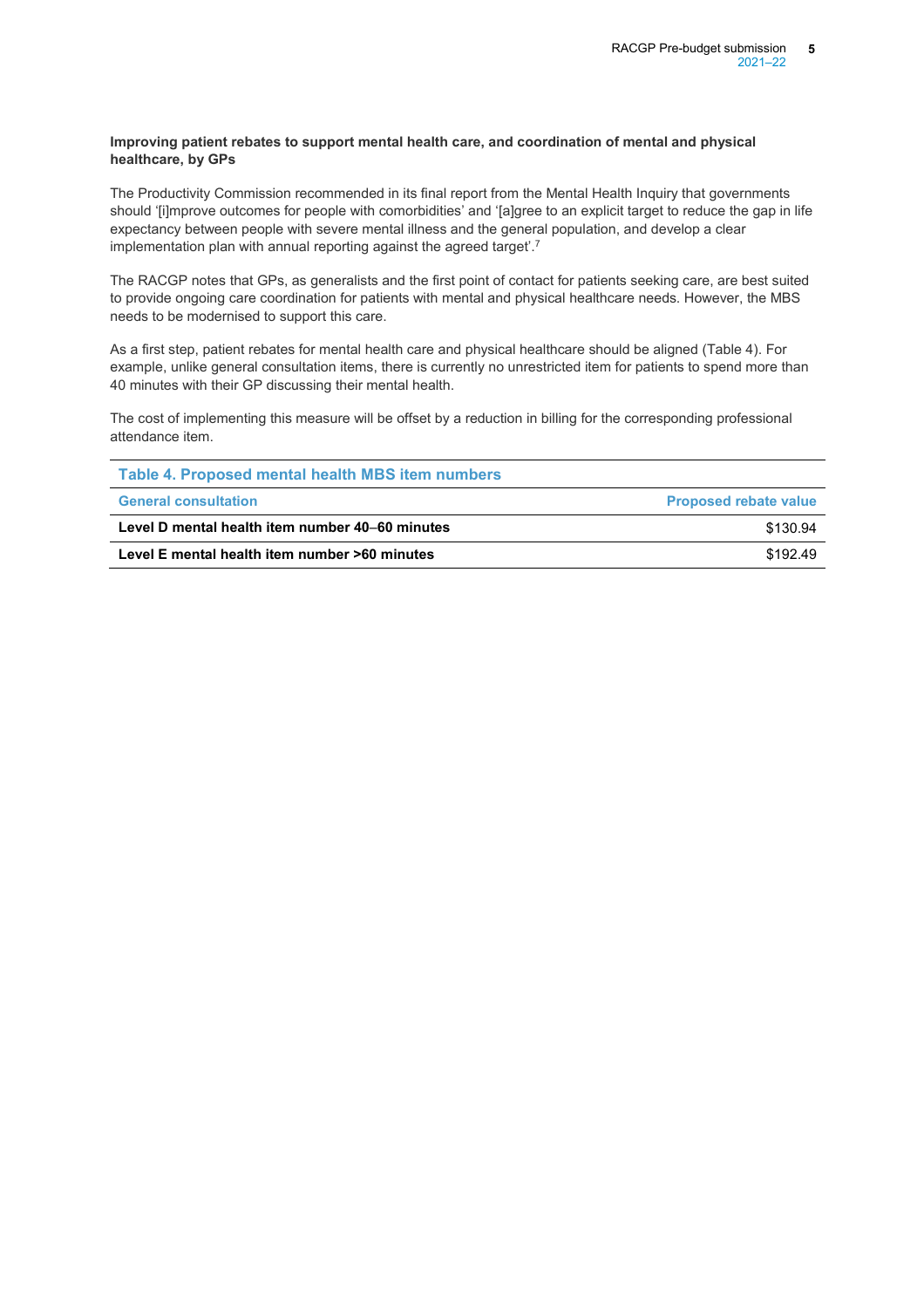## *Recommendation 2 – Support MBS-subsidised telehealth consultations*

**The RACGP calls on the federal government to continue availability of adequately funded MBSsubsidised telephone and videoconferencing consultations for all Australians.**

## The issues

The RACGP welcomed the federal government's announcement that MBS-subsidised telehealth consultations will remain available for all Australians to consult with their usual GP. The benefits of flexible access to care for many groups has been demonstrated, with significant acceptance and uptake by patients, and strong demand for this continued flexibility from providers and patients.

The RACGP supports a model of healthcare that enables high-quality, comprehensive and coordinated services to be delivered across a range of settings, including telehealth where clinically appropriate.

Telehealth facilitates patient access to their usual GP, meaning patients can more easily receive high-quality and personalised services when and where it suits them. This will guarantee that patient access goes hand in hand with high-quality and appropriate care, including face-to-face consultations when required, delivered with respect to a patient's history, circumstances and needs.

GPs have embraced change during 2020 and rapidly adapted their models of care to ensure the safety of patients, ongoing accessibility of high-quality general practice care, and safety of practice staff. Overall use of telehealth increased significantly as a result of the pandemic, with 97% of GPs surveyed reporting they were providing care remotely. Of these GPs, 96% indicated they were consulting via phone and 30% via video. Just 15% of GPs were using telehealth in their practice before the pandemic. 2

Despite the high uptake of telehealth, about 65% of GP consultations in April and May 2020 were provided faceto-face.<sup>8</sup> This shows that telehealth is complementing face-to-face care, with GPs deciding how best to meet their patients' needs.

## Actions required

The RACGP calls on the federal government to consider the following points (a–d) when developing ongoing funding mechanisms for telehealth services in general practice. Patient rebates for all consultation types (phone, video and face-to-face) must remain available to all Australians, be set at equal values, and all consultation types must be adequately rebated and financially supported by the federal government.

### **(a) Equality of access**

The introduction of telehealth has had a marked impact on creating better avenues of access for all patients. For example, in the Aboriginal and Torres Strait Islander health sector, telehealth helped remove a cultural barrier of attending a practice for a face-to-face appointment.

The federal government has indicated a preference for telehealth consultations to be provided via video wherever possible. However, not all patients and practices have access to the necessary skills and technology to allow for this.

It is important that the gains achieved in improving patient access are not compromised.

Patient rebates for all consultation types (phone, video and face-to-face) must be equal. A patient's access to phone, video or face-to-face consultations with their GP must not be impeded by any variation in rebate value. Choice of consultation type takes into account the patient's preferences and life circumstances, including where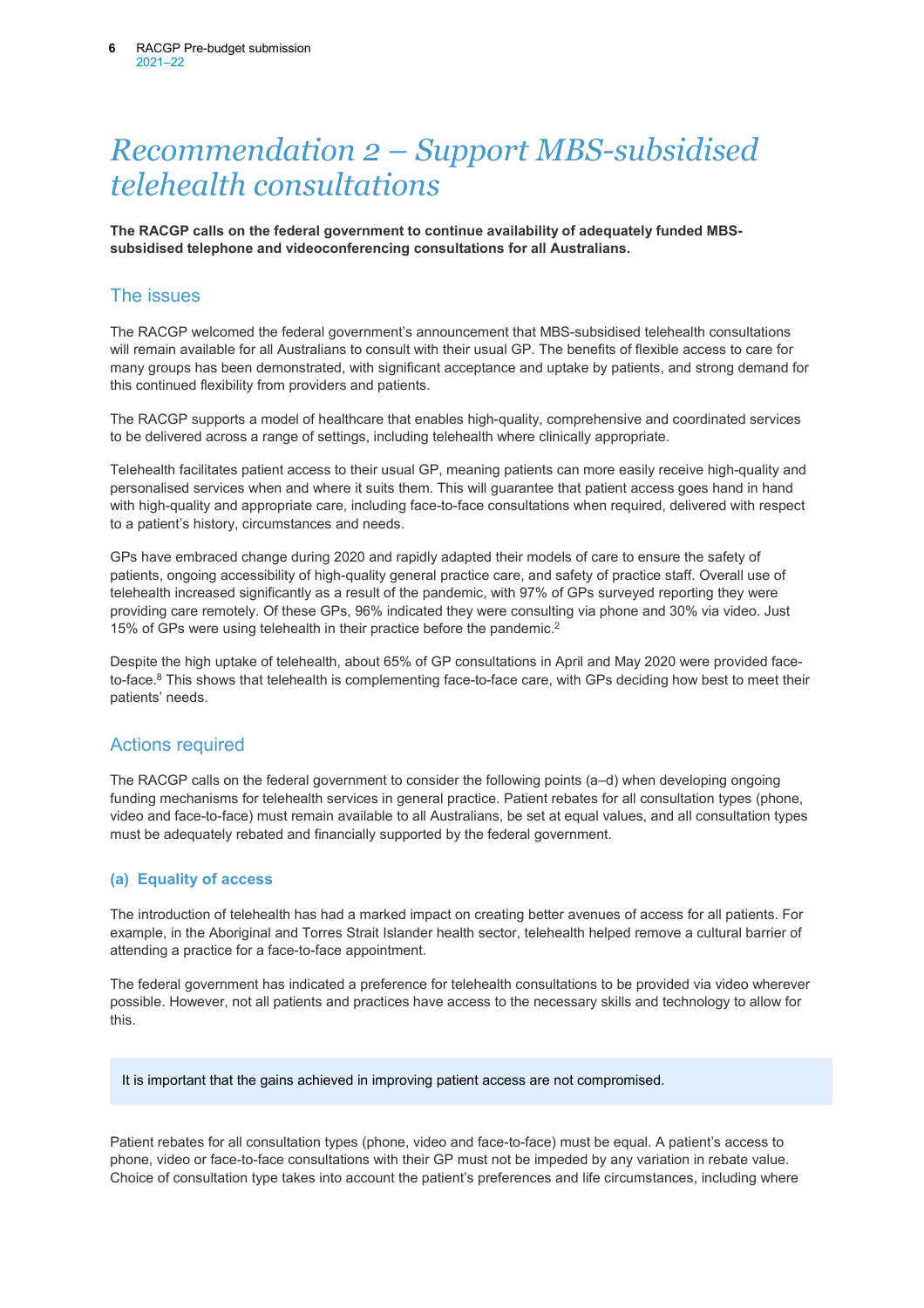they live, their level of comfort with technology, their access to technological devices and their socioeconomic status. It is important that financial support for all consultation types remains available and of equal value to avoid discrimination against any patient group.

*The RACGP proposes nil additional spending to achieve this priority. Telehealth item numbers represent a shift from other general consultation item numbers.*

### **(b) Policy considerations around telehealth and access**

The RACGP is supportive of the government's existing relationship requirement implemented on 20 July 2020, which ensures continuity of care between patient and GP.

The RACGP will continue to work with the government to fine-tune this policy to ensure no patients are disadvantaged by this rule. There are situations where it is appropriate for a GP to provide care to an unknown patient via telehealth. Some GPs provide specialised care for women's health, eating disorders, mental health, obesity or LGBTIQ services. There are often considerable barriers for patients to access these services locally, and patients may not have had a prior face-to-face attendance.

The RACGP recommends patients should have access to MBS-subsidised telehealth services from these GPs if they have not had a face-to-face attendance in the past year, with a referral from a patient's regular GP serving as the linking mechanism (as with non-GP medical specialists).

Further, patients in rural and remote areas are less likely to see their GP frequently due to geographic barriers. The RACGP recommends that the 12-month rule be progressively relaxed (to 24–48 months), based on the patient's level of geographic isolation.

### **(c) Patient rebates must recognise the time and expertise of the GP**

The same level of GP expertise is used to provide patient assessment and advice, regardless of the consultation media used (phone, video or face-to-face). A patient's rebate must reflect that they are receiving the same level of expertise, and be valued equally.

Some consultation formats require additional time in administrative tasks; for example, establishing the patient's identity virtually, or obtaining consent regarding access to medical records.

The RACGP proposes nil additional spending to achieve this priority. Telehealth item numbers represent a shift *from other general consultation item numbers.*

### **(d) Practices must be supported to meet infrastructure costs of telehealth**

Video consultations can incur additional infrastructure costs (eg new software, licensing, hardware). General practices are not able to absorb these additional costs. The RACGP calls on the federal government to invest in the future of telehealth, and support practices to meet these additional costs through the introduction of a timelimited grant program for telehealth infrastructure and IT requirements.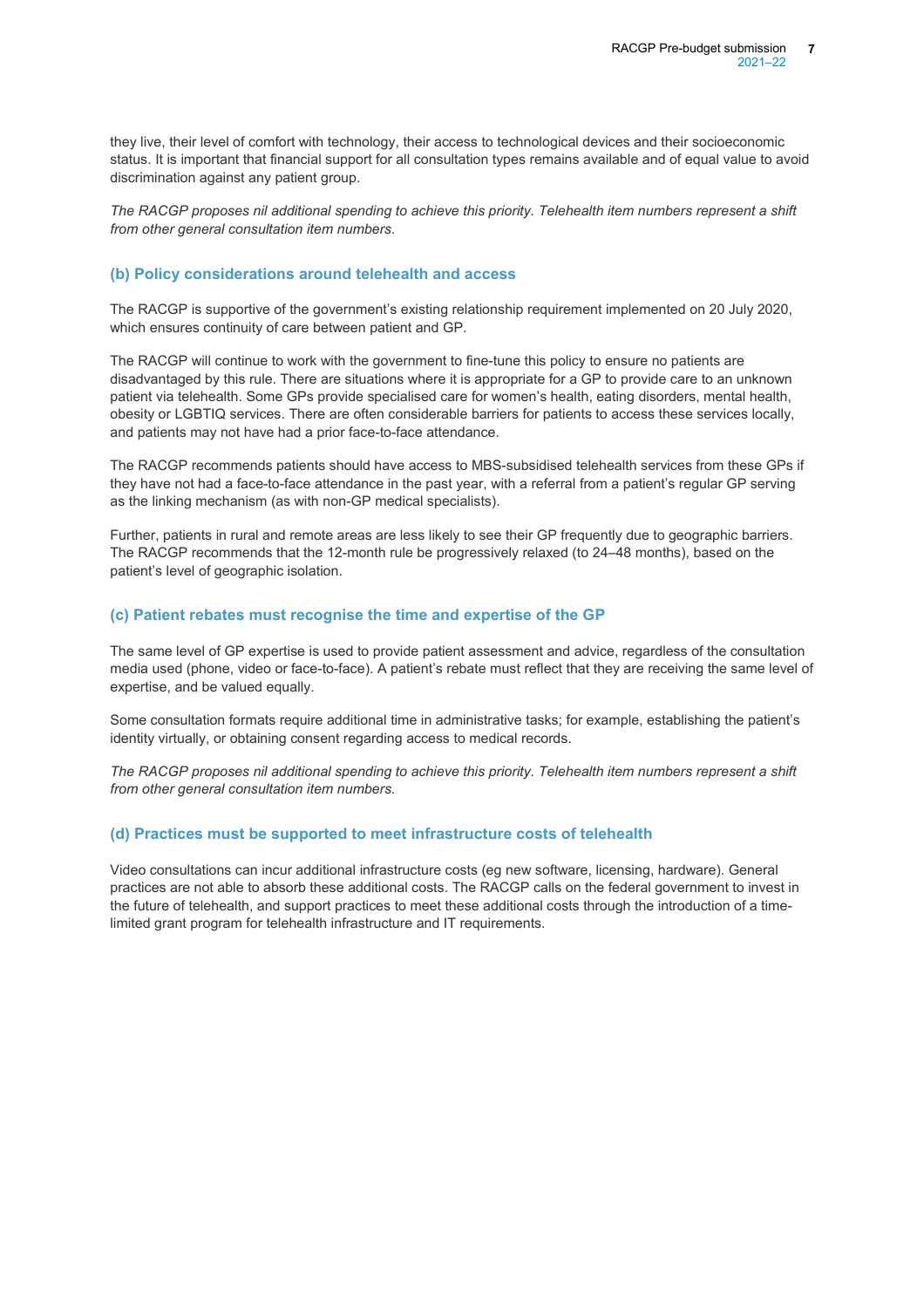## *Recommendation 3 – Introduce new funding models for general practice*

**The RACGP calls on the federal government to support the longer-term viability of general practice by introducing sustainable new models of funding patient access to general practice services, starting with the introduction of funding to support care coordination.** 

### The issues

The COVID-19 pandemic is an opportunity for innovation and a prompt for long-overdue health funding reform. The RACGP's *[Vision for general practice and a sustainable healthcare system](https://www.racgp.org.au/advocacy/advocacy-resources/the-vision-for-general-practice)* (the Vision) outlines the urgent need to restructure the healthcare system into one that provides the right care for patients at the right time and in the right place, and that is sustainably funded into the future.

In 2020, the MBS Review Taskforce noted that the MBS fee-for-service model is adequate for treating patients with short-term ailments or singular interventions. However, where multiple interventions or team-based care are needed for ongoing or complex care, alternative funding models should be considered to complement the MBS and support patients to achieve the best possible health outcomes.<sup>9</sup>

## Actions required

The RACGP endorses the MBS Review Taskforce's recommendation to the Minister for Health to '[e]valuate and implement alternative funding models that complement the MBS'.6

The RACGP supports blended payment models and welcomes more flexible approaches to funding general practice services. It is important that stakeholders be included in the design of any new payment models. The RACGP counsels the government against using this exercise to find efficiencies through alternative funding solutions.

The MBS Review Taskforce's recommendations demonstrate the current deficiencies in funding preventive and coordinated primary healthcare services. These deficiencies would be worsened should overall funding be reduced through the guise of reform.

The RACGP's Vision presents a way forward. PwC Australia estimates that implementing the Vision will bring about economic benefits by reducing the need for more expensive hospital care, and by improving the productivity of the nation through a healthier workforce. It is expected these benefits will promote health equity for Aboriginal and Torres Strait Islander people, people living in remote areas, and people living in low socioeconomic areas, who currently use disproportionately more hospital care than other groups.

In total, estimated minimum benefits of implementing the Vision to the Australian healthcare system is \$1 billion in 2021 and \$5.6 billion over the next five years, as well as 98,000 quality-adjusted life years (QALYs) gained in 2021 and 520,000 QALYs gained over the next five years.<sup>10</sup>

These benefits could extend to as much as \$4.5 billion in 2021 and \$24.8 billion over the next five years.<sup>10</sup> A further breakdown of estimated benefits is provided a[t Table 5.](#page-9-0)

<span id="page-9-0"></span>Many non-monetary benefits would also follow from implementation of the Vision, including improved patient satisfaction with care and improved health provider satisfaction.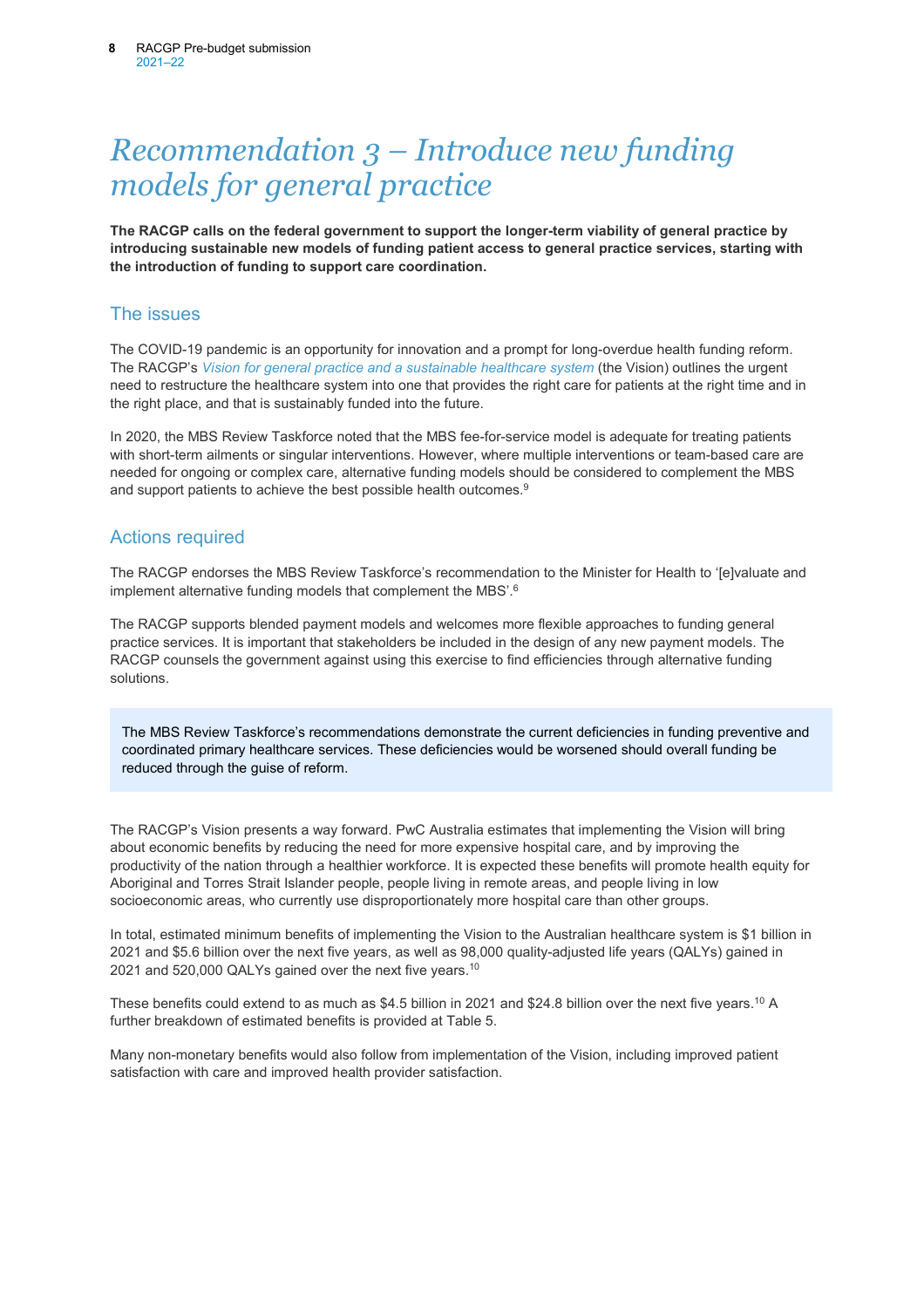| Table 5. Annual estimated economic and non-economic benefits of the RACGP's Vision (\$m) $^{10}$ |         |         |         |         |         |
|--------------------------------------------------------------------------------------------------|---------|---------|---------|---------|---------|
| <b>Metric</b>                                                                                    | 2021    | 2022    | 2023    | 2024    | 2025    |
| Preventable hospitalisations for<br>ambulatory care sensitive conditions                         | \$152.4 | \$160.6 | \$169.2 | \$178.1 | \$187.5 |
| Emergency department presentations                                                               | \$552.0 | \$579.8 | \$608.4 | \$638.0 | \$668.8 |
| Unplanned hospital readmissions                                                                  | \$68.8  | \$72.8  | \$77.0  | \$81.5  | \$86.1  |
| Workforce productivity                                                                           | \$250.4 | \$258.4 | \$266.5 | \$274.7 | \$282.9 |
| Total economic benefit*                                                                          | \$1024  | \$1072  | \$1121  | \$1172  | \$1225  |
| <b>QALYs gained</b>                                                                              | 98,000  | 101.000 | 103.900 | 106.800 | 109,800 |
| *Amounts have been rounded.                                                                      |         |         |         |         |         |

The MBS Review Taskforce has recognised that GPs play a pivotal role in supporting an effective and efficient healthcare system through responsible stewardship of healthcare resources, and that a strong relationship between the patient and their GP is at the heart of the Australian health system, and must continue to be supported.<sup>9</sup>

The RACGP recommends as a first step towards achieving these savings and acting on the MBS Review Taskforce's recommendations, the federal government should introduce funding to support coordination of care by a patient's regular GP (Table 6). Care coordination is a patient-centred activity, which delivers on the stewardship and relationship-based role of GPs and their teams. It can help people living in the community to remain well and reduce demand for more intensive healthcare services, while having the potential to increase provider, patient and carer satisfaction

This would include creating additional funding for GPs and their teams to manage patient transitions between their general practice and other parts of the health system, to complement the limited funding available via chronic disease management MBS items, and to support multidisciplinary team care in general practices.

| Table 6. Cost of introducing health service coordination payment                  |                 |                         |  |
|-----------------------------------------------------------------------------------|-----------------|-------------------------|--|
| <b>Measure</b>                                                                    | Cost 2021 (\$m) | $Cost 2021 - 24 ($ \$m) |  |
| Introduction of health service coordination payment<br>for most complex patients* | \$258           | \$1057                  |  |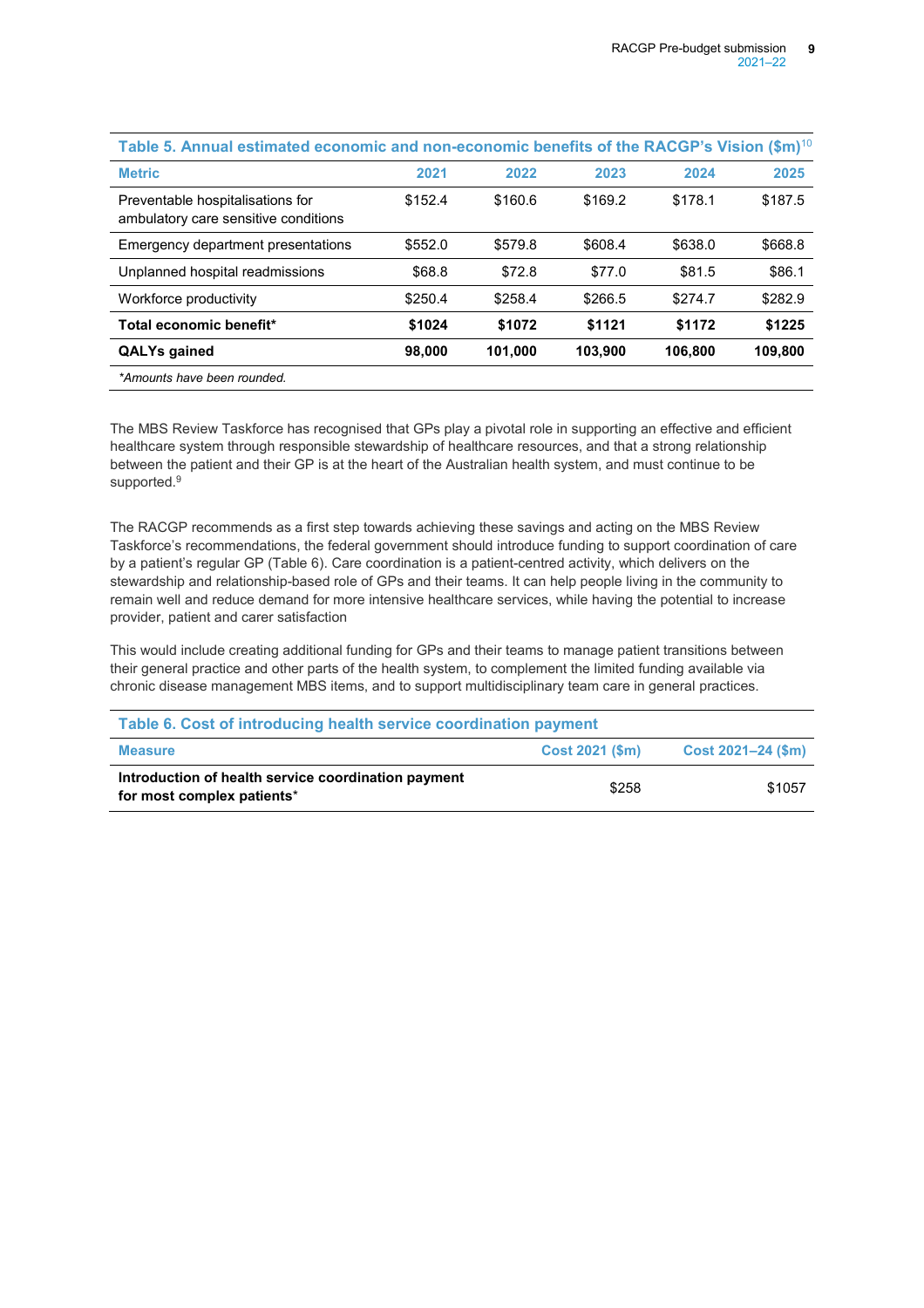# *References*

- 1. The Royal Australian College of General Practitioners. Vision for general practice and a sustainable healthcare system. East Melbourne, Vic: RACGP, 2019.
- 2. The Royal Australian College of General Practitioners. General Practice: Health of the Nation 2020. East Melbourne, Vic: RACGP, 2020.
- 3. Australian Institute of Health and Welfare. Health expenditure Australia 2017–18. Health and welfare expenditure series no. 65. Cat. no. HWE 77. Canberra: AIHW, 2019.
- 4. Productivity Commission. Report on government services. Canberra: Productivity Commission, 2020.
- 5. Victoria University. Increasing social and economic benefits globally: Rates of return on investment. Melbourne: Vic: Victoria University, 2020. Available at: [www.vu.edu.au/sites/default/files/increasing-social-economic-benefits-globally.pdf](http://www.vu.edu.au/sites/default/files/increasing-social-economic-benefits-globally.pdf)
- 6. MBS Review Taskforce. Taskforce findings: General Practice and Primary Care Clinical Committee Report. Canberra, ACT: Australian Government Department of Health, 2020. Available at[: www.health.gov.au/resources/publications/taskforce](http://www.health.gov.au/resources/publications/taskforce-findings-general-practice-and-primary-care-clinical-committee-report)[findings-general-practice-and-primary-care-clinical-committee-report](http://www.health.gov.au/resources/publications/taskforce-findings-general-practice-and-primary-care-clinical-committee-report)
- 7. Productivity Commission. Mental health. Report no. 95. Canberra, ACT: Productivity Commission, 2020.
- 8. Services Australia. [MBS item statistics reports.](http://medicarestatistics.humanservices.gov.au/statistics/mbs_item.jsp) Available at: http://medicarestatistics.humanservices.gov.au/
- 9. MBS Review Taskforce. Final report. Canberra, ACT: Australian Government Department of Health, 2020. Available at: www.health.gov.au/resources/publications/medicare-benefits-schedule-review-taskforce-final-report
- 10. PwC Australia. Economic benefits of the RACGP's Vision for general practice and a sustainable healthcare system. Commissioned and supported by the Royal Australian College of General Practitioners. East Melbourne, Vic: RACGP, 2020. Available at: www.racgp.org.au/advocacy/advocacy-resources/the-vision-for-general-practice/economic-benefits-ofthe-racgp-vision